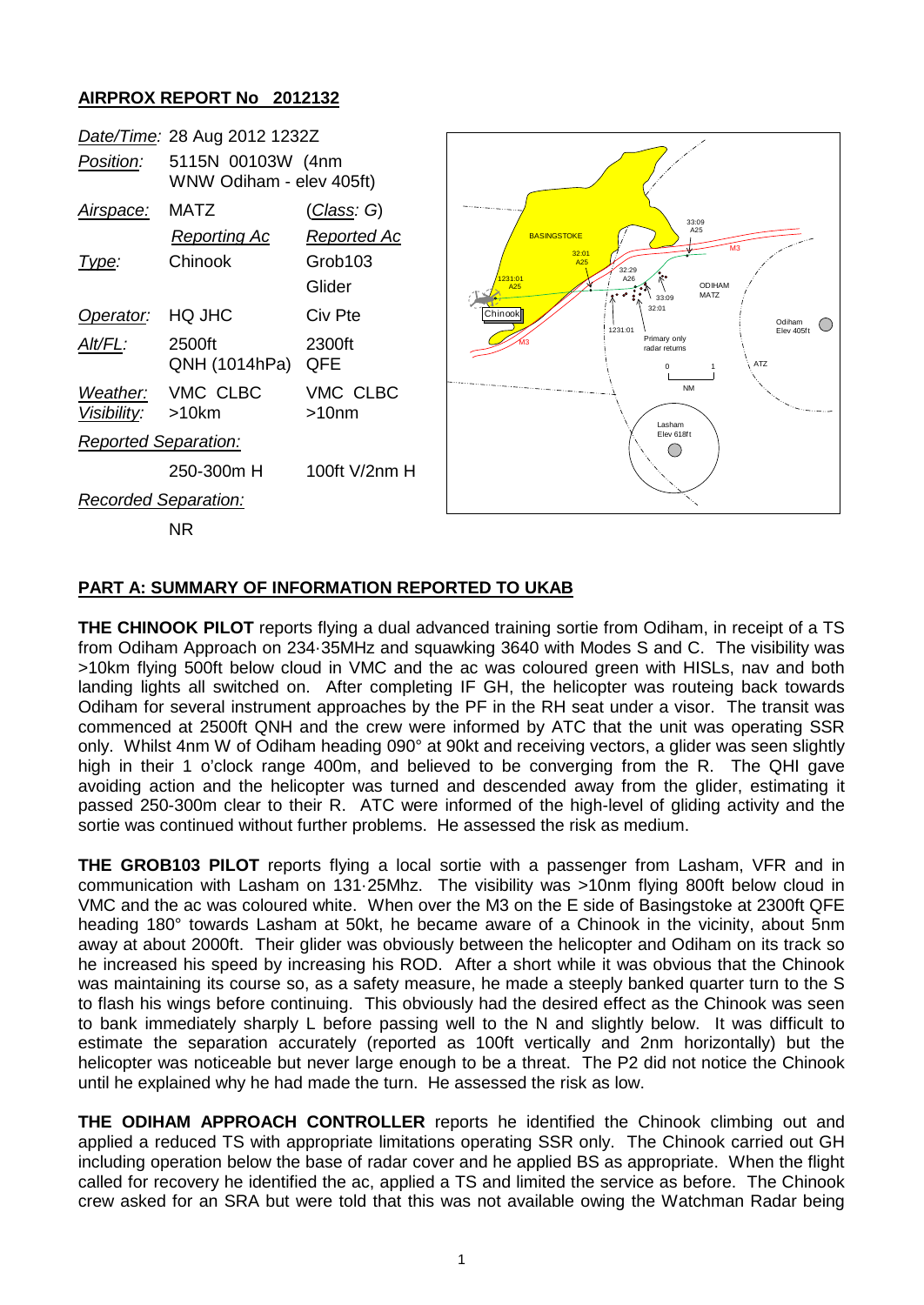U/S so the crew asked for a PAR azimuth only. He telephoned the Tower controller and discussed using the SRA procedure minima and all other liaison calls as required. When the ac was about 4nm W of Odiham he passed a control instruction; however, the crew did not respond but he noticed the ac manoeuvre and decided not to say anything. The crew then told him that they were avoiding a glider and he informed the crew that he could not see anything on radar and to report ready for vectors. Post incident he spoke to the Chinook crew who understood the implications of ATC operating SSR only and they stated that it was a white glider against a white background.

**BM SAFETY POLICY & ASSURANCE** reports this Airprox occurred between a Chinook being vectored for an IFR recovery in receipt of a reduced TS, ATC operating SSR only, and a Grob103 glider operating VFR. The Watchman radar at Odiham was unserviceable at the time of the Airprox. Consequently, given the Grob103's lack of electronic conspicuity, APP was unable to provide TI to the Chinook pilot, breaching the ATM related safety barrier, leaving "see and avoid" as the sole remaining barrier.

UKAB Note (1): The Odiham METARs were: - EGVO 281150Z 22011KT 9999 SCT030 20/12 Q1014 BLU NOSIG= and EGVO 281250Z 20013KT 9999 BKN028 20/13 Q1014 BLU NOSIG=

UKAB Note (2): The radar recording does not capture the incident. At 1231:01 the Chinook is seen 7·5nm W Odiham tracking 085° at altitude 2500ft QNH with an intermittent slow-moving primary only return 2·5nm ahead tracking NE'ly. The primary only return then appears to manoeuvre about 3·75nm NNW of Lasham before fading at 1232:01, 1·25nm ahead of the Chinook. At 1332:29, as the Chinook passes close to the point where the primary response faded, the Chinook is seen to turn L about 40° onto a NE'ly track for approximately 30sec before turning R back towards Odiham. A primary only return reappears at 1233:09 in approximately the same area before it faded, about 0·75nm WSW of Chinook.

**HQ JHC** comments that this is prime example of the difficulties of operating in the vicinity of Odiham ATZ, at a very busy time, without a serviceable Primary Radar. It is recognised that the crew were flying under simulated IF conditions with one pilot being under an IF visor, which would have reduced the overall quality of the lookout. ATC were unable to provide TI on an unseen ac and collision avoidance was the pilot's responsibility. The Chinook pilot took avoiding action when he came into conflict with the glider and this Airprox is a firm reminder to aircrew to be extra vigilant when operating in Class G airspace without primary radar cover.

## **PART B: SUMMARY OF THE BOARD'S DISCUSSIONS**

Information available included reports from the pilots of both ac, transcripts of the relevant RT frequencies, radar video recordings, reports from the air traffic controllers involved and reports from the appropriate ATC authorities.

Members noted that the movement of primary returns captured by recorded radar did not correlate to the Grob 103 pilot's reported track during the evolution of the incident. Also, Members were initially not entirely confident that the reported glider was the ac involved owing to the disparate separation distances reported. However, the geometry and 'timeline actions' were cohesive and did give the Board more confidence that the correct parties had been identified. Without the benefit of primary radar, Odiham ATC was unable to improve the Chinook pilot's SA on possible conflicting gliders operating within the MATZ. A gliding pilot Member remarked that the incident occurred in August when Lasham would be busy owing to the good soaring Wx conditions and that pilots should expect to see gliders operating below cloud thermalling. The MAA Advisor commented that there has been a good long-term relationship between Odiham and Lasham but he questioned the wisdom of civil ac flying inside the MATZ without radio. Another glider pilot Member noted that Lasham was inside the Odiham MATZ and opined that whilst encouraging GA pilots to call Odiham was sensible, it would be unworkable for glider flights, even if RT equipment was fitted, as the number of flights airborne on a normal day could easily exceed the workload capacity of the ATSU, which would be exacerbated